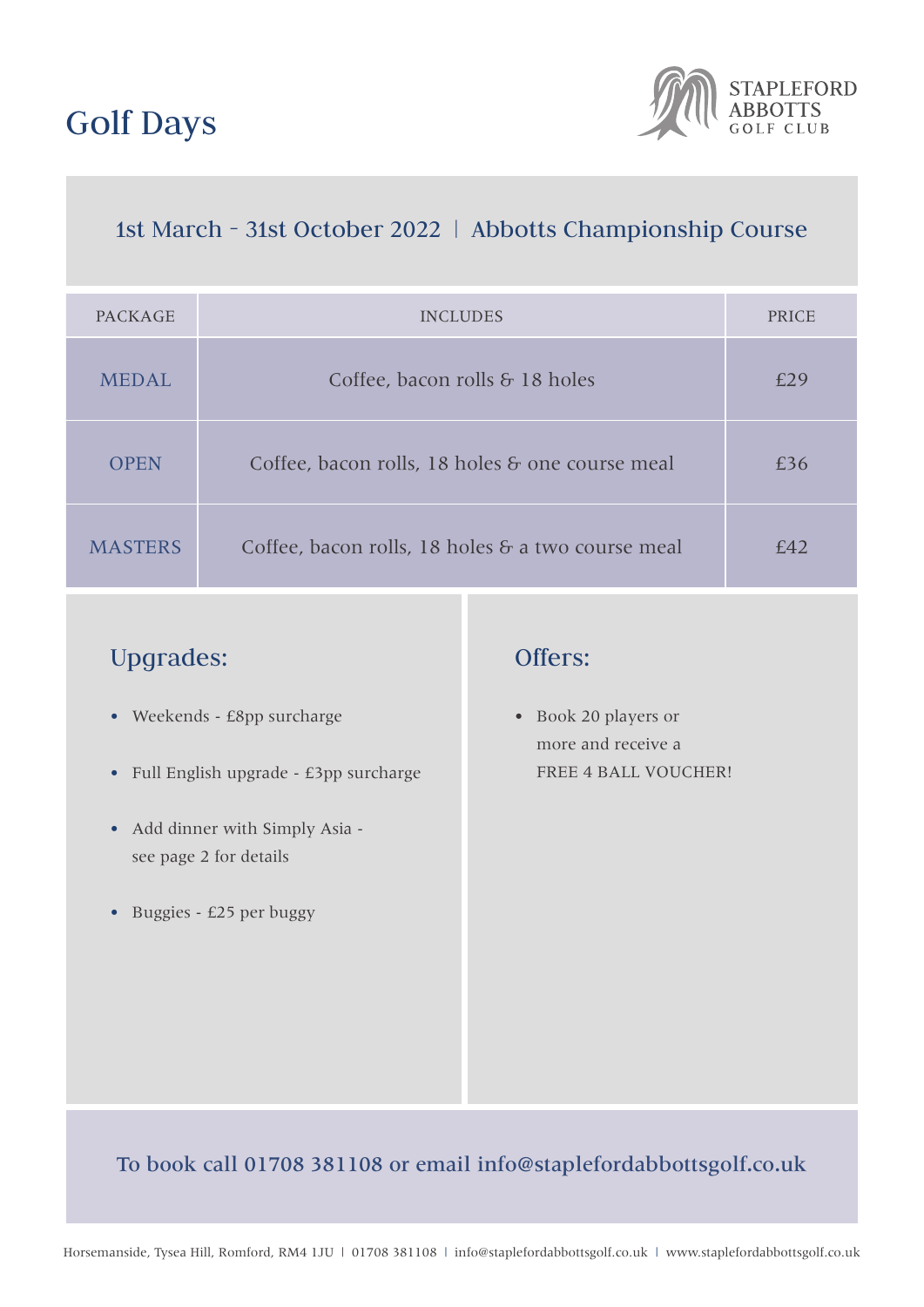# Golf Days Menu



## Breakfast

Full English Breakfast Bacon or Sausage Baguette

## One or Two Course Lunch

*One choice per group* 

## Mains

Chef's Pie of the Day Ploughman's Lunch Fish & Chips Ham, Egg & Chips Sausage & Mash Curry of the Day Beef Burger & Chips BBQ *(min 30 people & £2 surcharge)* Vegetarian option available on request

### **Desserts**

Cheesecake Chocolate Fudge Cake Sticky Toffee Pudding Jam Roly Poly

*Food served until 5pm*

# *Try our NEW authentic Indian Restaurant on site!*

Simply Asia specialises in Indian and Bangladeshi dishes. Using authentic cooking methods, their highly skilled and experienced chefs guarantee mouth-watering and memorable dishes! Only the finest natural ingredients are used in each meal and every dish is cooked fresh to order!

## Simply Asia Dinner

Choice of Starter, Main course & Rice £12.95/person

*Supplement £5/person on Friday & Saturday*

*Must be pre booked via SAGC team, payment direct to Simply Asia on the evening* 

*Available from 5pm*

## To view the full menu, please visit www.simply-asia.co.uk

FOOD ALLERGEN NOTICE: All our food is prepared in a kitchen where nuts, gluten and other allergens are present. Our menu descriptions do not include all ingredients. If you have a food allergy, please let us know before ordering. Full allergen information is available upon request.

Horsemanside, Tysea Hill, Romford, RM4 1JU | 01708 381108 | info@staplefordabbottsgolf.co.uk | www.staplefordabbottsgolf.co.uk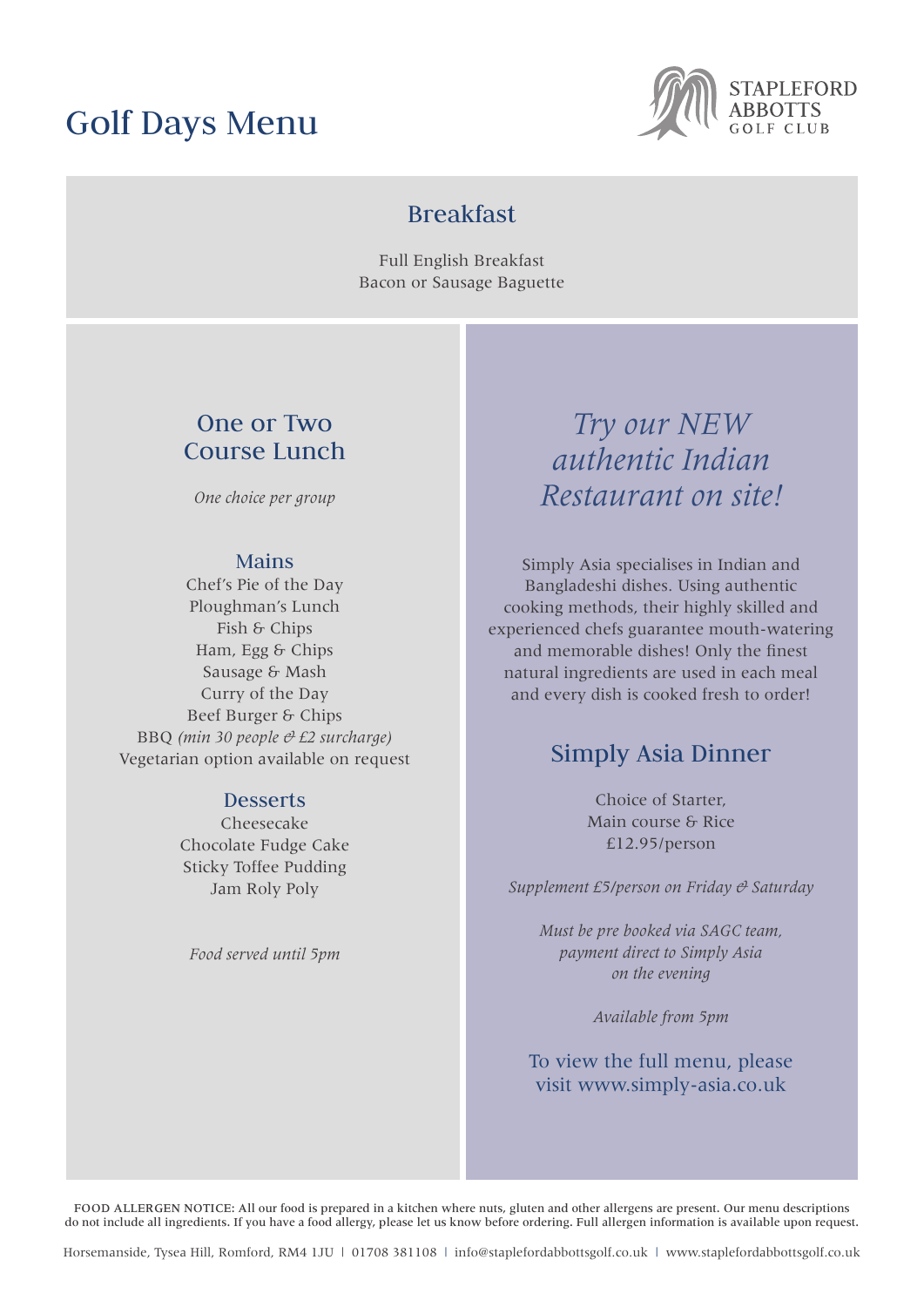# Golf Days Booking Form



| <b>Society / Company Name</b>                                                                                                                                                                                                                          | <b>Golf Packages:</b>                                  |  |  |
|--------------------------------------------------------------------------------------------------------------------------------------------------------------------------------------------------------------------------------------------------------|--------------------------------------------------------|--|--|
|                                                                                                                                                                                                                                                        | Package Type                                           |  |  |
| <b>Contact Name</b>                                                                                                                                                                                                                                    | Package Detail                                         |  |  |
|                                                                                                                                                                                                                                                        | Event Date                                             |  |  |
| Address                                                                                                                                                                                                                                                | Price Per Golfer                                       |  |  |
|                                                                                                                                                                                                                                                        | Total No. Golfers                                      |  |  |
|                                                                                                                                                                                                                                                        | <b>Total Value</b>                                     |  |  |
| Postcode                                                                                                                                                                                                                                               | First Time                                             |  |  |
| Email Address                                                                                                                                                                                                                                          | Last Tee Time                                          |  |  |
|                                                                                                                                                                                                                                                        | <b>Package Details:</b>                                |  |  |
| Telephone                                                                                                                                                                                                                                              | Food Requirements                                      |  |  |
| Mobile                                                                                                                                                                                                                                                 | Special Dietary Req.                                   |  |  |
|                                                                                                                                                                                                                                                        | Notes to Chef                                          |  |  |
|                                                                                                                                                                                                                                                        | <b>Extras:</b>                                         |  |  |
| <b>Payment Details</b>                                                                                                                                                                                                                                 | Nearest The Pin                                        |  |  |
| Payment Contact                                                                                                                                                                                                                                        | Longest Drive                                          |  |  |
|                                                                                                                                                                                                                                                        | <b>Buggies</b>                                         |  |  |
| Address                                                                                                                                                                                                                                                | Prizes                                                 |  |  |
| (if different to above)                                                                                                                                                                                                                                |                                                        |  |  |
|                                                                                                                                                                                                                                                        | <b>Credit/Debit Card Details</b><br>Card Holder's Name |  |  |
|                                                                                                                                                                                                                                                        |                                                        |  |  |
|                                                                                                                                                                                                                                                        |                                                        |  |  |
|                                                                                                                                                                                                                                                        | Card Type<br>Visa Mastercard Switch Delta              |  |  |
| Deposit Due Date                                                                                                                                                                                                                                       | Card No.                                               |  |  |
| Amount                                                                                                                                                                                                                                                 | <b>Expiry Date</b><br>Security No.                     |  |  |
|                                                                                                                                                                                                                                                        | Issue No.<br>Valid From                                |  |  |
| <b>Balance Due Date</b>                                                                                                                                                                                                                                | House No.                                              |  |  |
| Amount                                                                                                                                                                                                                                                 | Postcode                                               |  |  |
|                                                                                                                                                                                                                                                        |                                                        |  |  |
| Email<br>We use the information above to fulfil our contractual obligations to you in accordance with our Club rules. We share<br>this information with our external and internal Data Processors who adhere to our Privacy Policy. We would also like |                                                        |  |  |
| Post<br>to be able to correspond with you regarding our Club activities including events and competitions by way of email.<br>I am happy for you to communicate with me regarding additional Club activities via the following means;<br>Phone         |                                                        |  |  |

Horsemanside, Tysea Hill, Romford, RM4 1JU | 01708 381108 | info@staplefordabbottsgolf.co.uk | www.staplefordabbottsgolf.co.uk